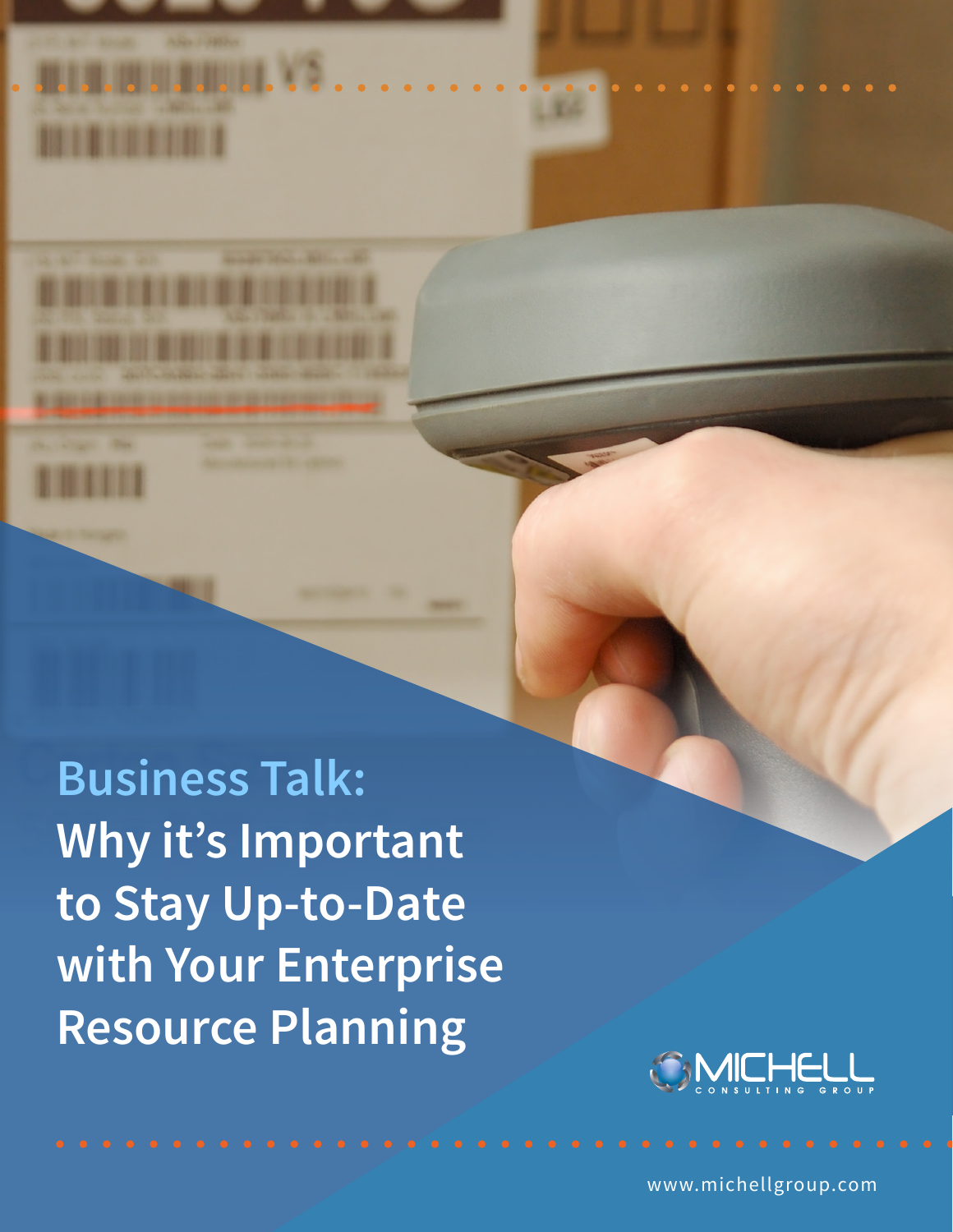# **Business Talk: Why it's Important to Stay Up-to-Date with Your Enterprise Resource Planning**

Let's talk some business: you're currently utilizing enterprise resource planning software for your business, and it's been working fine for you over the last few years. You're of the same philosophy of the old adage, "If it ain't broke, don't fix it." Granted, your current ERP software has dutifully done its job for you over the past several years and, despite often hearing you should update it, you've thought it unnecessary.

But we know it is necessary. While your current enterprise resource planning system does continue to function, its age could actually be hurting you a little more than it's helping you. Let's take a look at a few reasons why:

### **Don't Get Left Behind.**

You may have a fairly modern ERP which was actually created within the last decade, but just for fun, we're going to assume you're one of those guys who purchased your enterprise resource planning system in the 90's, and it's entirely DOSbased. Yeah, they still exist. It's fun to watch Millennials stare at the screens and try to comprehend what they're looking at.

As we've mentioned, the ERP does do its job. But now, let's take a look at the brand new competitor company that just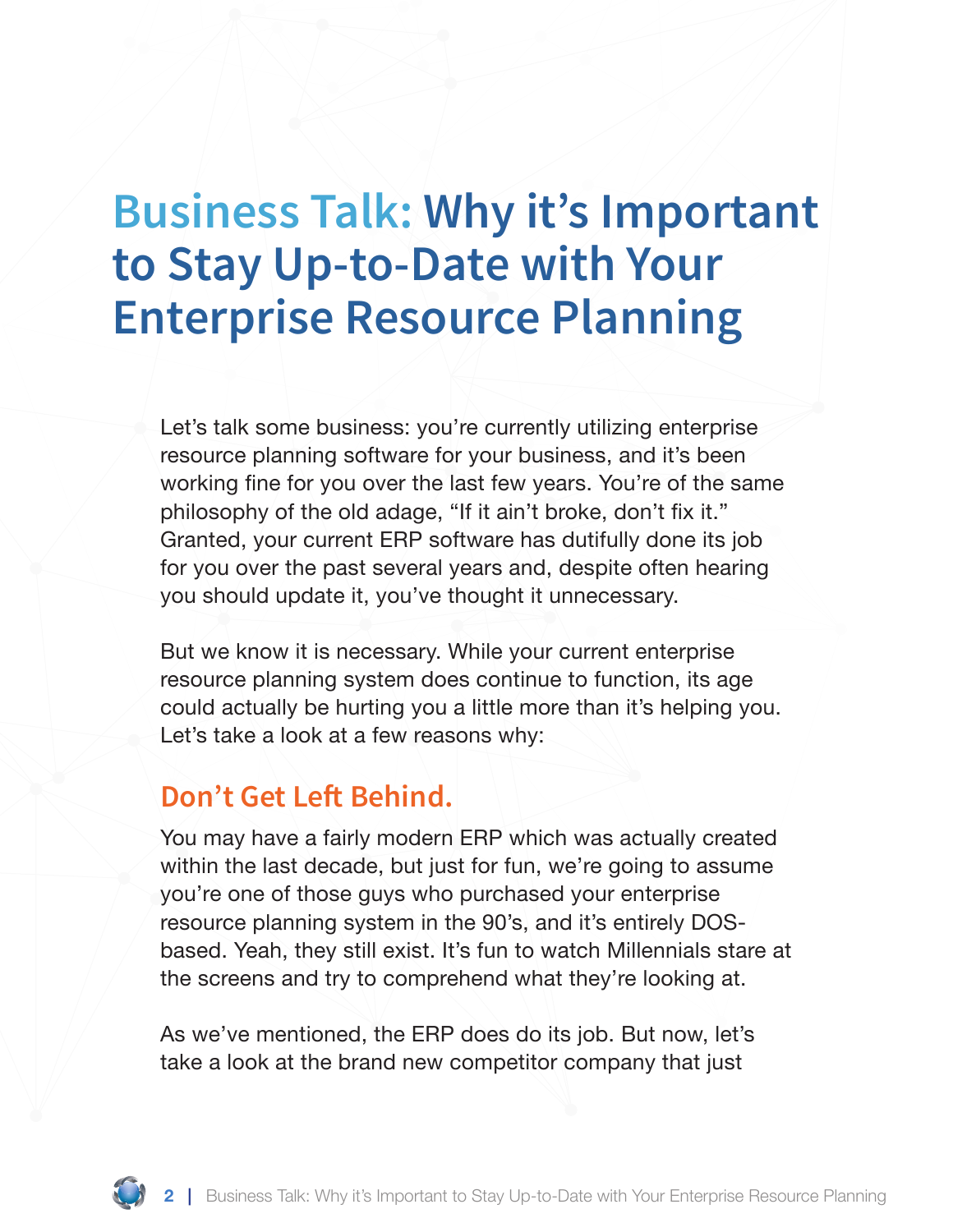opened last year, Company XYZ. While your ERP is keeping business constantly flowing, Company XYZ has the latest and greatest enterprise resource planning system that offers them all the automated bells-and-whistles you could have ever dreamed of. Suddenly, clients are starting to notice how happy Company XYZ's clients are, and they begin to wonder if they should have a conversation with Company XYZ. How is that DOS-based system looking to you now?



## **Don't Let Productivity Plateau.**

Since you installed that DOS-based ERP, you've been amazed at all the things it can do which you and your staff used to do by hand. You fell in love with it long ago, and you're a bit sentimental – it's like the loyal employee who never goes home, never gets sick, and you never have to pay. How could you not develop an emotional attachment to THAT?

In turn, your business has grown. You're producing more now than ever before. But – you're starting to turn down more and more business because you've hit your maximum capacity. Is the solution to add another plant with another "circa 1993" DOS-based enterprise resource planning system running that place, as well? Well, first – it's going to be very difficult to find

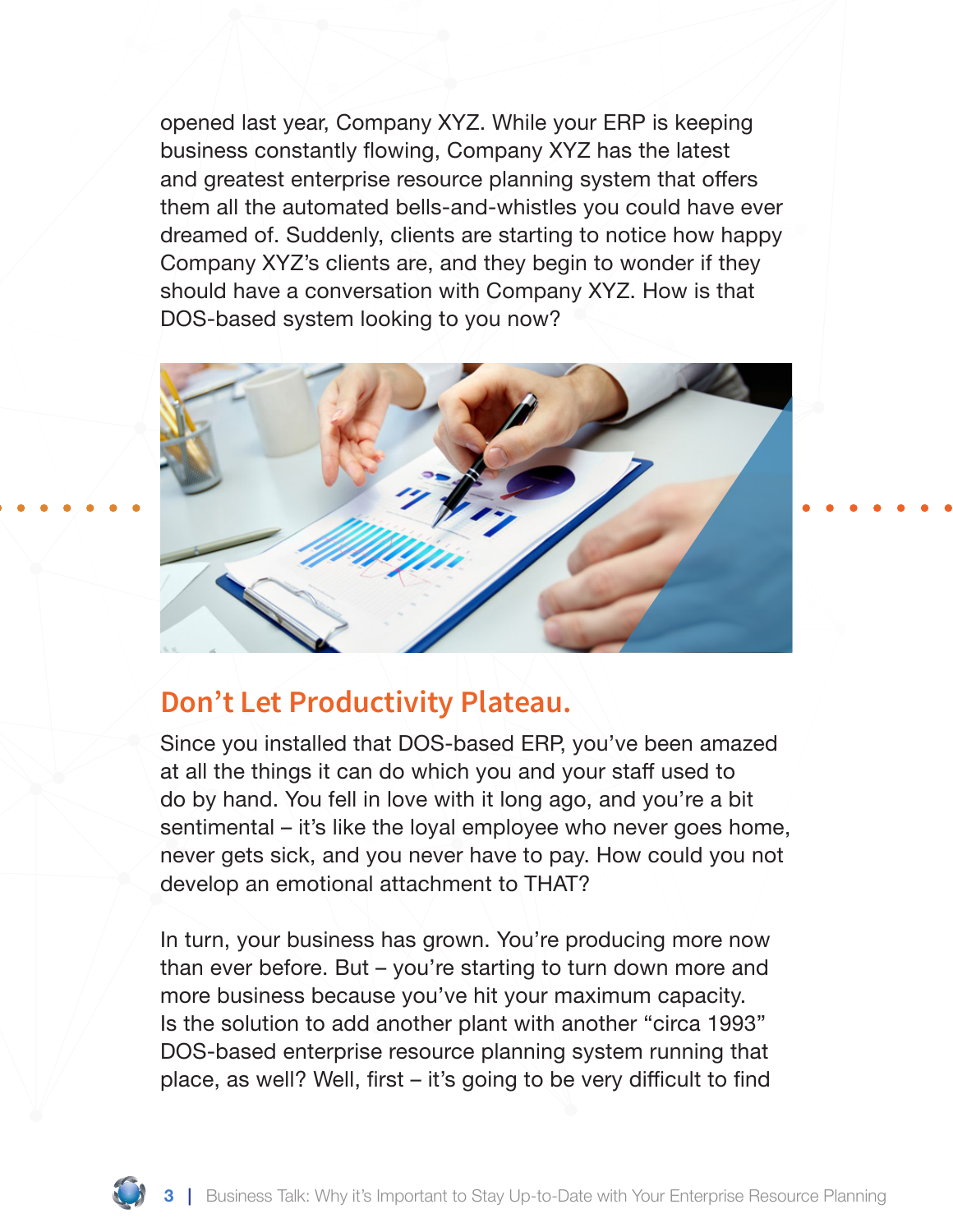that software 20+ years later. And secondly, that's a pretty expensive solution for getting out of plateau-mode. Why not simply update your enterprise resource planning system and make your current set-up more efficient?

### **Do Evolve as Technology Evolves.**

One of the worst things you can hear from a potential new client is, "Does your company offer this?" –well, when your answer is "no," that is. Very few things on the face of the planet feel worse than feeling like you have a new sale in the bag, then watching the smile on the person's face slowly diminish as they ask very specific questions – to which you have only undesirable answers. And the last thing you want to have the reason be is that your technology is outdated.

> "It's always worth it to weigh the costs of updating your ERP system on a regular basis over losing annually what may be a large number of new clients."

These days, new clients expect your company to be with the times and provide them with all the new benefits they're accustomed to modern enterprise resource planning systems providing. Even if your company has the best customer service and reputation, you don't want to lose new business because

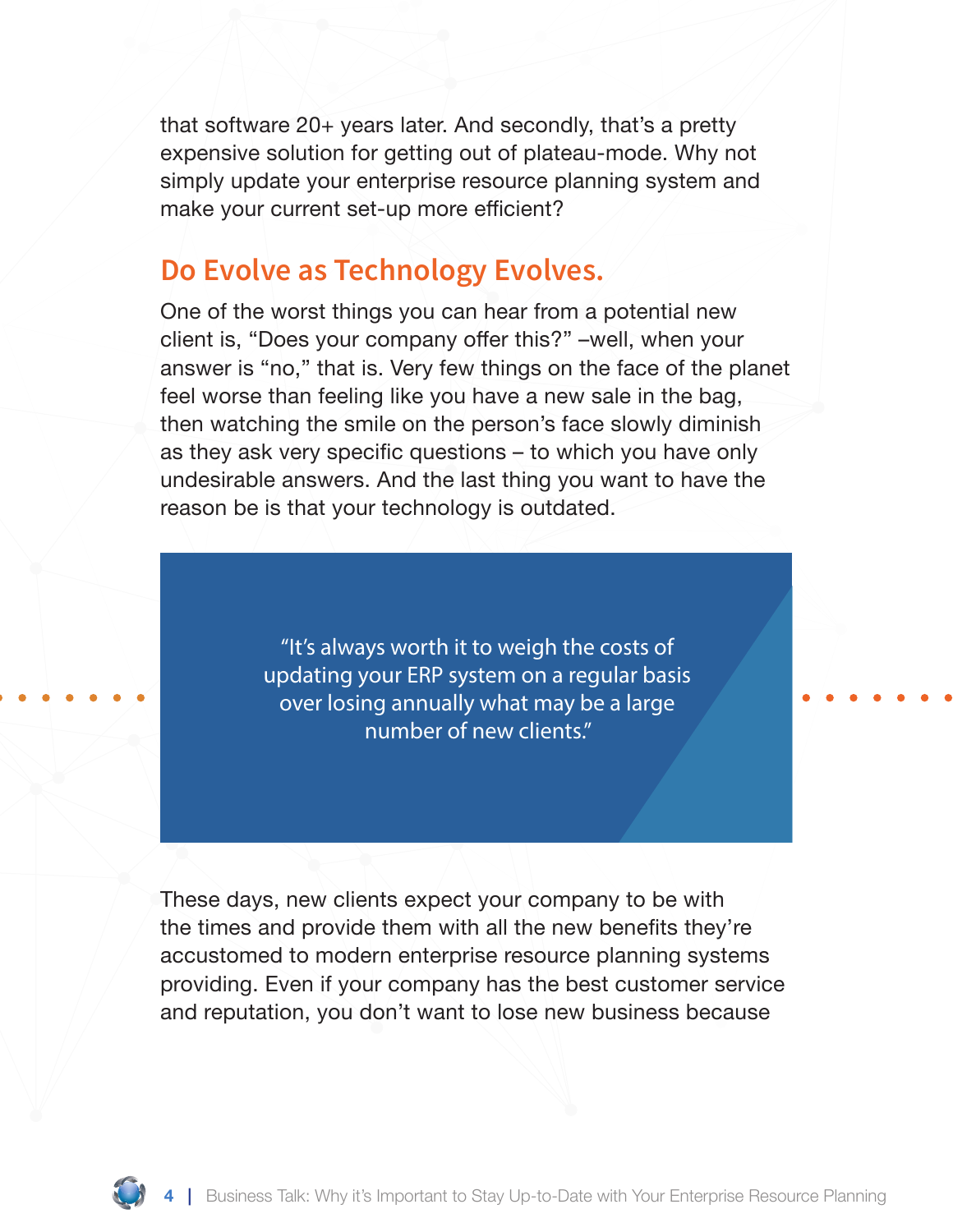you cannot provide what your competitors can. It's always worth it to weigh the costs of updating your ERP system on a regular basis over losing annually what may be a large number of new clients.



## **Michell Can Review Your Current Enterprise Resource Planning System.**

Let us take a look at what your system looks like. We'll not only share with you what you could additionally be doing with updated enterprise resource planning, but also what your competitors are doing with their updated enterprise resource planning. Let's talk about it. Drop us a line or give us a call at your convenience, and we'll take care of everything.